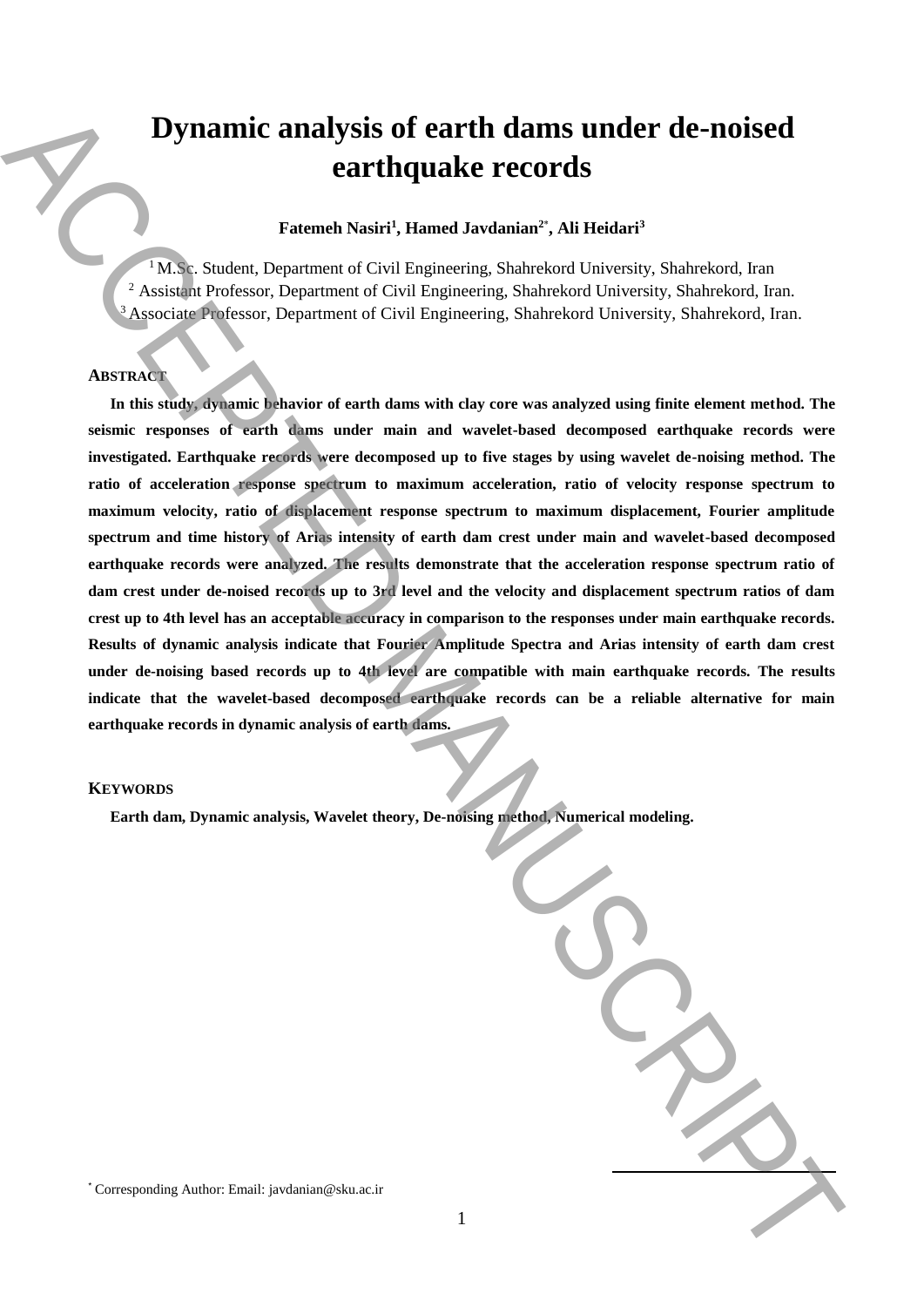## **1. Introduction**

Evaluating dynamic behavior of earth dams under earthquake loading has a great importance. Some researchers have argued that there are various methods in order to dynamic analysis of earth dams [1-3]. The effects of dam reservoir interactions and valley geometry on the seismic response of the La Villita embankment dam was investigated by Pelecanos et al. [4]. Some experiments, such as shaking table [5] and centrifuge [6] were used to examined the seismic behavior of earth dams. The results of study on the dynamic behavior of concrete faced rockfill dam (CFRD) that provided by Xu et al. [7], revealed that acceleration response and seismic-induced deformations are influenced by rockfill characteristics. Seismic deformations and settlements of embankment dams has been extensively studied by some researchers [8-11]. Wavelet transform (WT) is one the powerful method to analysis of signals. In this study the seismic response analysis of earth dam under two types of earthquake loading was investigated. The earthquake loading includes main and decomposed records. The decomposed records were obtained from de-noising method based on the wavelet theory. The ratio of acceleration response spectrum to maximum acceleration, ratio of velocity response spectrum to maximum velocity, ratio of displacement response spectrum to maximum displacement, Fourier amplitude spectrum and time history of Arias intensity of earth dam crest were explored. **1.** Interaction of second the second of second terms in the second of the second of the second of the second of the second of the second of the second of the second of the second of the second of the second of the second

## **2. Methodology**

One of the powerful mathematical tools that used in signal processing is wavelet transform (WT). Wavelet theory has been widely used in civil engineering such as Process of earthquake records [12]. There are two types of wavelet transform such as discrete wavelet transform (DWT) and continuous wavelet transform (CWT). In the de-noising method (DNM), the main earthquake divided into low and high frequencies without downsampling.

The seismic response analysis of earth dam under the main and decomposed earthquake records is performed using Plaxis program. For this purpose, the acceleration time history of 8 earthquake records with different magnitudes was selected as the main records. It is shown in table 1.

**Table 1. Earthquakes used in dynamic analysis**

| Number         | Earthquake             | Year | $M_{w}$ |
|----------------|------------------------|------|---------|
| 1              | Abhar                  | 2002 | 6.4     |
| $\mathfrak{D}$ | <b>Imperial Valley</b> | 1979 | 6.5     |
| 3              | Rudsar                 | 2004 | 6.4     |
| 4              | San Fernando           | 1971 | 6.6     |
| 5              | Kobe                   | 1995 | 6.9     |
| 6              | Kocaeli                | 1999 | 7.6     |
| 7              | Loma Prieta            | 1989 | 6.9     |
| 8              | Hollister              | 1961 | 5.5     |

To decomposition, first the earthquake records were decomposed up to 5 stages by utilizing de-noising method (DNM) based on the wavelet. Two type mentioned records (main and decomposed records) were applied as input ground motions to the earth dam model. In the numerical modeling, the elastoplastic constitutive Mohr–Coulomb was utilized for describing the soil behavior of core and shell and the linear elastic model was used for dam foundation.

## **3. Results and Discussion**

The ratio of acceleration response spectrum to maximum acceleration  $(S_a/a_{max})$  presented in Fig 1. As seen in this figure, the  $S_a/a_{max}$  based on the de-noising method up to the  $3<sup>rd</sup>$  level is a great compatible with the  $S_a/a_{\text{max}}$  under the main earthquake record.



**Figure 1. Ratio of acceleration response spectrum**

Figs. 2 and 3 respectively show that the ratio of velocity response spectrum to maximum velocity  $(S_v/v_{max})$  and ratio of displacement response spectrum to maximum displacement  $(S_d/d_{max})$  have an acceptable accuracy up to the 4<sup>th</sup> level decomposition.